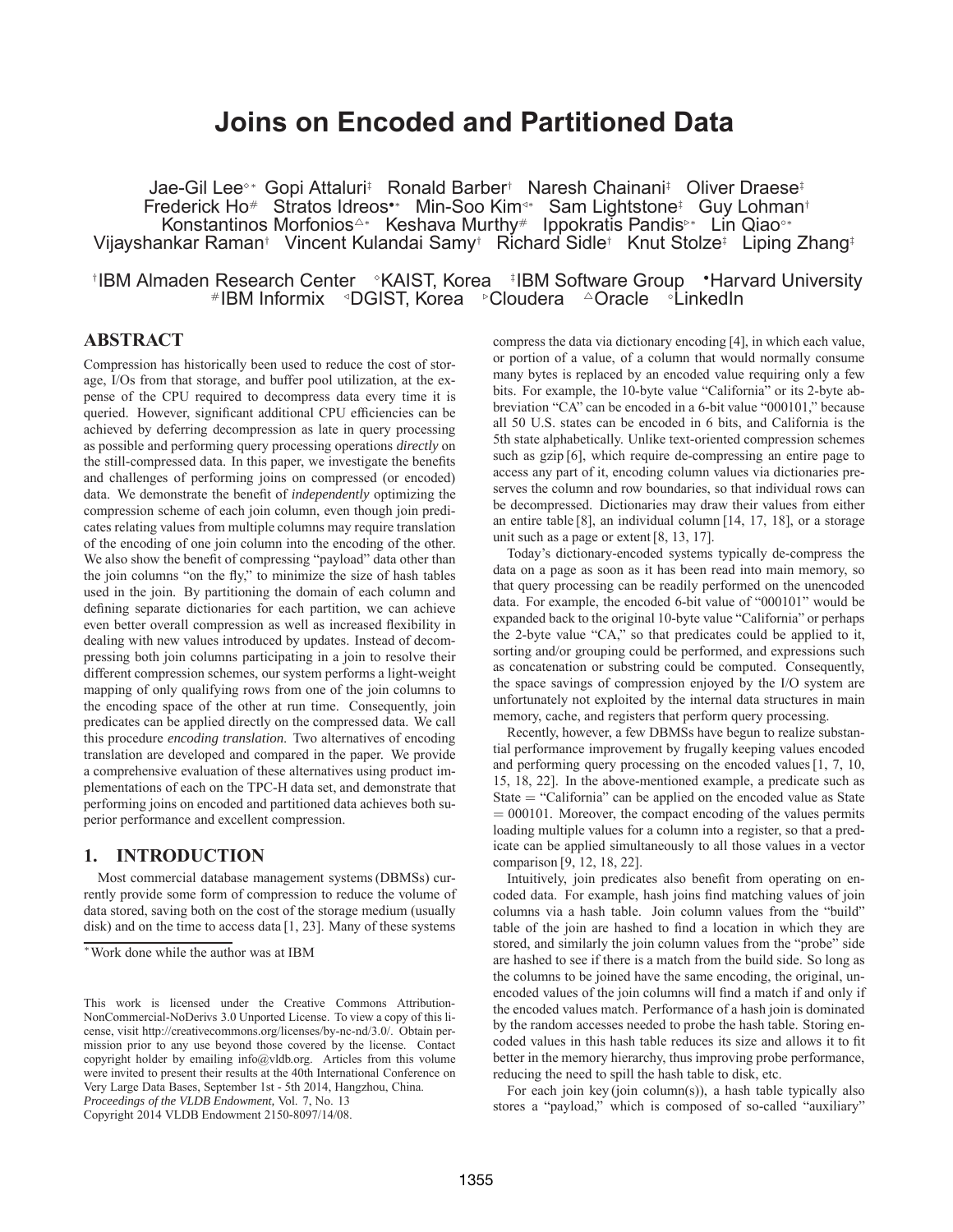columns that are used later in the query. Clearly these auxiliary columns in the payload will consume less space in the hash table when they too are retained in encoded form. Even the results of expressions may benefit from encoding data "on the fly," i.e., by re-encoding the results of expressions as they are evaluated.

# **1.1 Contributions**

This paper describes how joins are processed on encoded data in the Informix Warehouse Accelerator (IWA), a main-memory accelerator to the disk-based Informix database server product, packaged together as the Informix Ultimate Warehouse Edition (IUWE).<sup>1</sup> IWA reads selected row-organized data that is stored on disk by the Informix database server, encodes each column independently, and stores that data in the memory of IWA using a PAX-like page format [2]. A query posed to Informix is automatically routed to IWA if the data referenced in that query is replicated in IWA; otherwise the Informix data server executes on the original data. See [3] for an overview of the IWA system.

During query processing, joins are performed on the encoded columns without having to have a common dictionary between those columns. Instead we *translate* the encoded value of one column to the encoded value of the other before we scan the second table. Moreover, this translation supports a mix of compressed and uncompressed values within a column. This approach provides us with better compression and more flexible reorganization as the data is incrementally updated, while still executing the join with excellent performance.

Specifically, the contributions of this paper include:

- 1. We justify the benefit of performing joins on encoded columns.
- 2. We introduce a novel "on-the-fly" encoding scheme for *payload* columns, using a new hash table data structure that assigns stable bucket positions to inserted values.
- 3. We explore the problem of adding values not found in the original dictionary, and the benefit of partitioning the domain to deal with this problem.
- 4. We describe a technique for performing hash joins on encoded columns, each of which may have its own dictionary. For this purpose, we propose a notion of *encoding translation* and develop two variants: *eager* and *deferred* translations.
- 5. We conduct extensive experiments using IWA on the TPC-H data set to demonstrate the advantages of our approach.

IWA has been generally available since March 2011 on the Linux operating system on Intel processor-based servers; the IBM AIX operating system on IBM POWER processor-based servers; the HP-UX operating system on Intel Itanium processor-based servers; and the Oracle Solaris operating system on Oracle SPARC servers. When running on Linux, the database server and the accelerator can be installed on the same or different computers, communicating via TCP/IP. During query processing, each query is executed in parallel by worker processes on IWA, and merged and returned to Informix by a coordinator process. When both Informix and IWA are running on the same machine, the coordinator and worker nodes simply become processes on the same machine that communicate via loopback. Informix and IWA can be on distinct SMP hardware, with IWA running both the coordinator and worker processes on the same hardware. IWA can also be deployed on a blade server for increased capacity and performance, such as Intel Xeon-based IBM servers supporting up to 80 cores and 6 TB of DRAM. Nodes on IBM blade servers support up to 4 sockets and up to 640 GB of DRAM. Since both the number of cores and memory capacity of the hardware is increasing rapidly, the IUWE software has been packaged flexibly enough to run directly on hardware or in a virtualized/cloud environment. Each database server can have zero, one, or more IWAs attached to it.

# **1.2 Outline**

The rest of this paper is organized as follows. Section 2 explains the basics of hash joins. Sections 3 and 4 then go into encoding, for join columns and payload columns respectively. Sections 5 and 6 present our approach of partitioning a join column and two variants of encoding translation. In Section 7, we present the results and analysis of our experiments. We survey related work in Section 8 and conclude in Section 9.

# **2. JOINS**

IWA uses hash joins as its primary join method. A hash join is composed of a *build phase* and a *probe phase*. Below we describe the high-level procedure of joining one or more build tables with one probe table.

During the build phase, one or more tables are each scanned, applying predicates local to that table. Qualifying rows add their join-column values to a hash table for that table. Optionally, *payload columns* that will be used later in the query may also be inserted into the same bucket of the hash table with its join-column values. This procedure is repeated for each build table to which the probe table is joined.

During the probe phase, the probe table is scanned, applying any predicates local to that table and then evaluating each join predicate by probing the corresponding hash table that was built for each build table, to check if each join-column value exists. If it does, the payload columns will be fetched from the hash table to do subsequent grouping and aggregation.

Although the encoding and partitioning techniques presented in this paper are applicable generally, it is convenient and clearer to present our encoded join technique using the terminology of *star schemas* common in OLAP systems [16], in which one or more *dimension tables* act as the build tables to be joined with a very large *fact table* as the probe table. Similarly, the techniques of this paper are not limited to joins between *primary key (PK)* and *foreign key (FK)* columns, although we will find it clearer to reference the join columns that way.

**Example** *1.* Figure 1 shows an example of processing a simple join query between LINEITEM and ORDERS. Local predicates are specified on O\_OrderDate and L\_ShipDate, and grouping is done by the values of O\_OrderDate. Thus, the hash table from ORDERS contains the values of the PK column O\_OrderKey and the payload column O\_OrderDate of the qualifying rows. This hash table is passed to the fact-table scan.

For *snowflake schemas* having more than one level of dimension tables, this technique may be applied recursively, starting from the outermost dimension tables and joining inward. In such cases, a table which is neither outer-most nor inner-most in the schema acts as both a fact table and a dimension table in successive joins.

# **3. ENCODING JOIN COLUMNS**

Past work on join processing over compressed data either focused on nested loop joins [1], which are not suitable for business intelligence (BI) queries, or used simple approaches such as encoding both join sides in exactly the same way, which sacrifice

<sup>&</sup>lt;sup>1</sup>These techniques were also used in the IBM Smart Analytics Optimizer for DB2 for z/OS V1.1, a predecessor product to today's IBM DB2 Analytics Accelerator for DB2 for z/OS.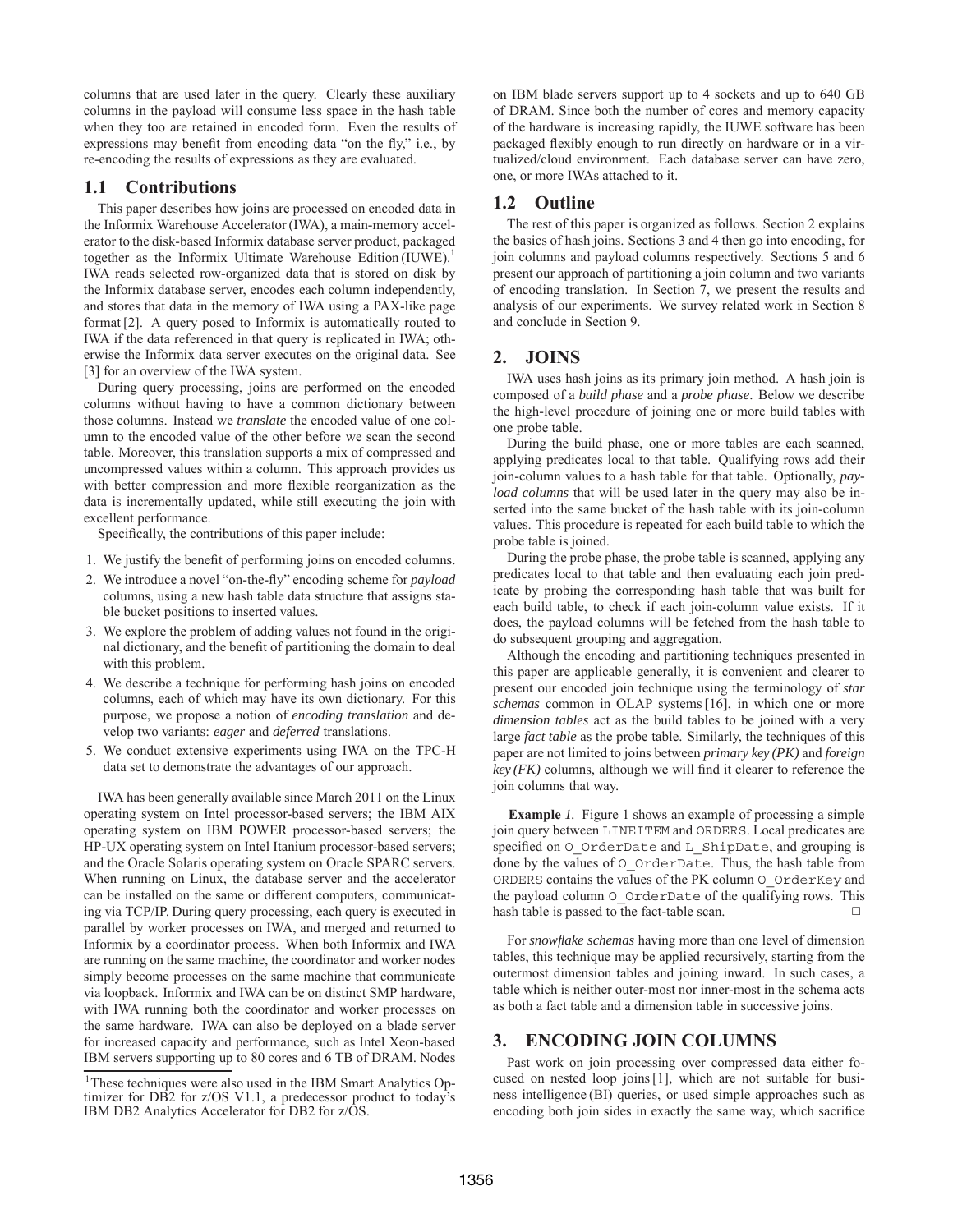

**Figure 1: Example of star-join processing.**

compression performance [7]. In this section, we will delve more deeply into performing hash joins on compressed values, exploring both the advantages and challenges, as well as practical techniques for dealing with unencoded values and different compression schemes between the different join columns.

## **3.1 Why Join on Compressed Values?**

Since joins consume the bulk of query processing time in most BI queries, it seems almost obvious that keeping values compressed while performing joins will significantly improve query performance. By occupying less space, compressed values consume fewer resources, such as space in hash tables, thereby reducing cache-line misses. This applies to both join columns as well as *payload columns*. We will address these two types of columns separately. Additionally, keeping values highly compressed permits packing multiple values into a register and comparing them with a single instruction, achieving increased parallelism through single instruction, multiple data (*SIMD*) operations such as value comparisons [18].

#### **3.2 Types of Compression**

Columns in IWA are compressed by one of a few encoding schemes. Dictionary encoding, in which each value is replaced by its code, is used for columns with low cardinality and at least some repetitions (and preferably some skew in those repetitions), such as FK columns. Columns having no repetitions, such as a PK column, will gain nothing from dictionary encoding and are usually compressed with *minus encoding*, which stores the *difference* of a value from a given entry in the dictionary. For string fields, we use a variant that applies XOR instead of difference, called *prefix encoding*. Minus encoding still requires a dictionary with at least one element. For example, the values 1543, 1540, 1550, 1547, and 1539 can be more compactly represented (in just 4 bits) as the differences 4, 1, 11, 8 and 0 from a single dictionary value, 1539. Prefix encoding removes a common leading portion and works well on URLs, integers with leading zeros, or other application-specific commonality such as 'CUST0004', 'CUST0047', 'CUST0101', etc.

We considered but discarded many other compression methods. Run-length encoding (RLE) counts the number of successive values that are identical, so is most effective when instances are ordered, as in C-Store's projections [20]. Abadi's "Null Compression" [1] is a special case of RLE. Bit-vector encoding is effective only for extremely low-cardinality columns. Lempel-Ziv (LZ) compression works only when rows need not be accessed individually, e.g., for compressing entire pages.

## **3.3 Matching Encoded Values**

The encoding schemes described above assign a unique code to each encoded value. Thus we can apply the join predicate on codes instead of on values. But the join columns on both sides of the join must be encoded identically. The basic idea for performing joins on encoded values is quite simple: if the same compression mapping M is applied to two values  $V_1$  and  $V_2$  that are equal, then their encoded values are equal:  $M(V_1) = M(V_2)$ . When the mapping  $M$  is an isomorphism, then the converse is also true. That is, if the encoded values  $M(V_1)$  and  $M(V_2)$  are equal, then the unencoded values are equal:  $V_1 = V_2$ .

There are three options for realizing this identical encoding:

- 1. **Encoding join columns identically on disk (per-domain encoding**): It seems natural that two values  $V_1$  and  $V_2$  being tested for equality, which are drawn from different columns, should be encoded with the same mapping  $M$ . Abadi et al. [1] and many previous authors have assumed this simple *per-domain encoding*. Identically encoding both columns to be joined is ideal for join speed, because the two columns can be compared directly. But we found this approach to be unworkable. First of all, would we know *a prioi* all the columns a user would join on? DBAs do have a best practice of specifying referential integrity (RI) as constraints or as hints. Say that we have RIs from the columns OrderDate and ShipDate of a PRODUCT table to a DATE dimension. The RIs are suggestive of a join, but which column's distribution should we pick for deriving the common encoding? The "hub" of the RIs will be a primary key, effectively making all the codes fixed length, since the key likely has a uniform distribution. Section 5.2 describes many reasons why IWA uses variable encoding lengths.
- 2. **Translating both join columns to a new common encoding at runtime**: This is the most flexible option, because we can choose an encoding that is best for the subset of values that actually participate in the join, potentially compressing even better than the original encoding of those columns. But we do pay for the CPU cost of decoding and re-encoding values on both columns. For numerical columns, we usually employ minus encoding, and it is fairly cheap to decode and re-encode since we do not need to access the dictionary for every single code we are decoding. With dictionary encoding, decode involves a random access and re-encode involves a hash table lookup, so are quite expensive to do on both sides of the join.
- 3. **Encoding join columns independently and translating one join column to the encoding of the other at runtime (percolumn encoding)**: As part of join processing, we can unify the encoding of the join columns. In a hash join, we can either convert the build side to the encoding used in the probe side, or vice-versa. We chose this option for IWA, which enables us to independently encode columns, because the values present in each column are typically very different, even though they are drawn from the same domain. We call this *per-column encoding*. The downside to per-column encoding is that we must perform *encoding translation*. In IWA, we translate from the encoding of the build side to the encoding of the probe side, which gives reduced translation cost for the usual case where the build side is smaller. Translation is formally defined in Definition 1, i.e.,  $M_{FK}(V_{FK}) = M_{FK}(M_{PK}^{-1}(M_{PK}(V_{PK}))).$

**Definition** *1*. Consider two encoded values  $E_i = M_i(V_i)$  and  $E_j = M_j(V_j)$  from different columns compressed with the mappings  $M_i$  and  $M_j$ , respectively.  $M^{-1}$  denotes de-compression using the mapping. *Encoding translation* is performing either  $M_j(M_i^{-1}(E_i))$  or  $M_i(M_j^{-1}(E_j))$  to be able to compare  $V_i$  and  $V_j$  in the same encoding space  $V_i$  in the same encoding space.

In this paper, we will show that it is possible to achieve lightweight encoding translation while exploiting the benefits of per-column encoding. Before we discuss encoding translation in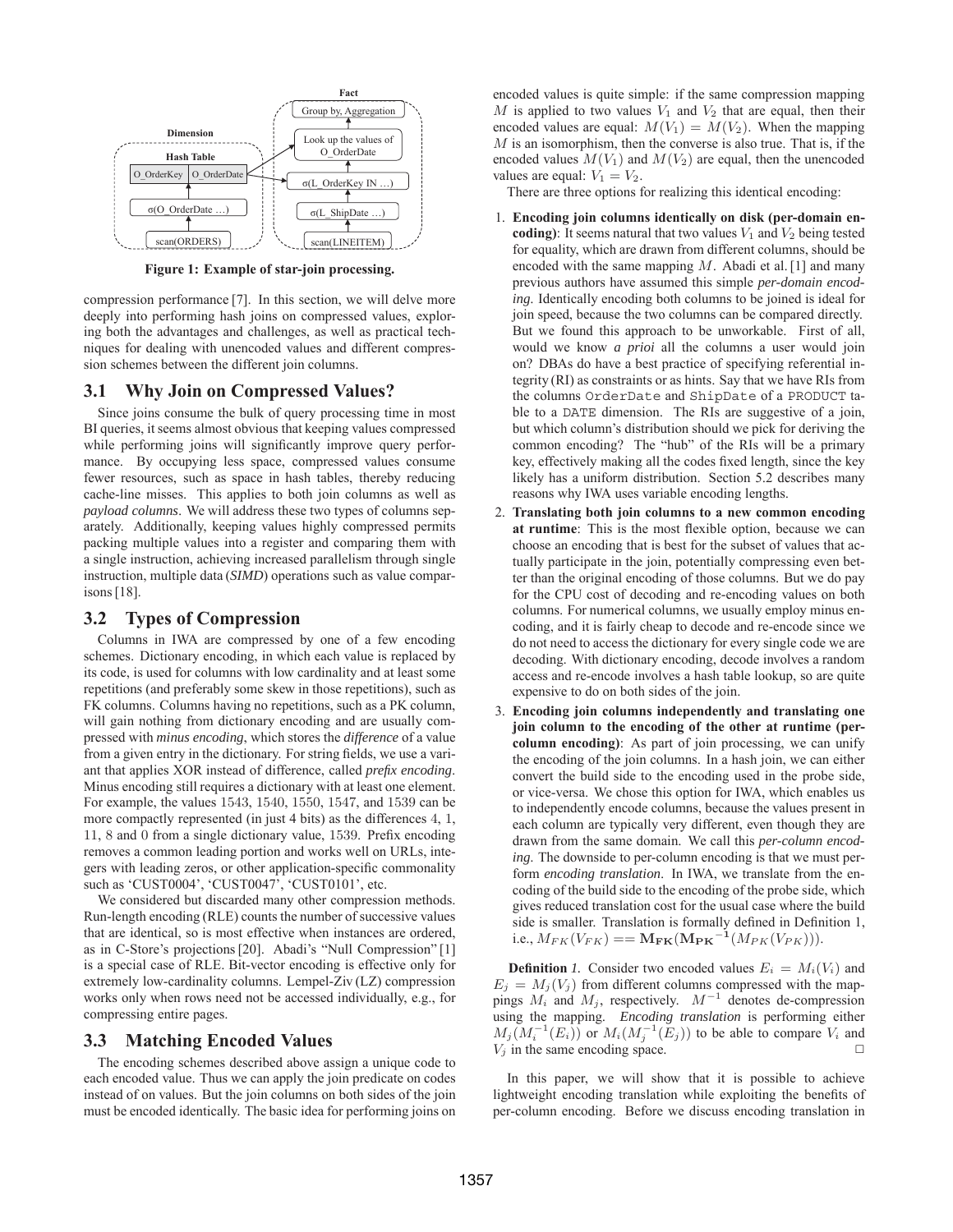detail, however, we first introduce "on-the-fly" encoding of payload columns and the need for partitioning each column's domain.

# **4. ENCODING PAYLOAD DATA: ON-THE-FLY ENCODING**

## **Need for On-the-Fly Encoding**

Our focus so far has been on encoding of join columns. But what about the *payload columns*, which are the columns used later in the query, such as for grouping? The payload of a join typically has columns from the dimension tables that are used in grouping. For example, a query to find the average order price grouped by the customer city and the product brand will pick those columns from joins with the CUSTOMER and PRODUCT dimensions. The join key is usually just an integer, whereas the payloads are often wider strings. Keeping them compressed reduces the size of the hash table for both join and group-by: only after applying the HAVING predicates we need to decompress them.

The original encoding of a payload column is insufficient to achieve this goal, for the reasons listed below. Thus, IWA *re*encodes the payload values *on-the-fly* (*OTF*).

- 1. **Updates**: It is unrealistic to assume that all values will be encodable with a fixed dictionary. Over time, new values for a column get inserted, and they will be stored unencoded. So each payload column has at least two representations—encoded and unencoded—and potentially more if the distribution has skew. But hash table data structures do not directly handle variablelength payloads<sup>2</sup>. So we either have to pad them all to unencoded values or have  $2^N$  different hash tables where N is the number of payload columns. This issue arises for the join keys too, but it is easier to handle since  $N$  is small (often 1).
- 2. **Expressions**: OTF encoding can be applied not just to columns, but also expressions. For example, grouping is often performed on a coarsified form of a dimension column, such as MONTH(Shipdate). Normally this expression result would be left unencoded, but with OTF encoding we can exploit the small cardinality of months and encode it very compactly.
- 3. **Correlation**: OTF encoding can also exploit correlations. It is common to group on correlated columns, such as City, State, ZIPCode, and Country. During load, these columns will be encoded individually. But at query time, we can exploit the correlation among them to produce a tighter code.
- 4. **Predicates**: Local and/or join predicates will likely reduce the cardinality of each column, allowing a more compact representation in a reduced dictionary. For example, predicates on the month and year would likely reduce the cardinality of all remaining date columns by an order of magnitude or more.

#### **OTF Mapping Table with Stable Hash Positions**

OTF encoding is a mapping from a value to a fixed-length code, and we need to construct this mapping in a *single pass* over the input (i.e., as part of the operator pipeline for the build side of the join). IWA uses a novel *OTF mapping table* to construct this mapping. As we encounter unencoded values, they are inserted into this mapping table. If a new value (one not seen until then) is encountered, an insert call adds it to the mapping table and outputs an OTF code, which is actually an *index* into the bucket where the value was inserted. If an existing value is encountered, an insert call returns the index of the existing value.

We cannot implement this mapping table as a straight hash table, because the OTF code assigned to a value can never be changed, *even if the hash table is resized*. So the OTF mapping table is implemented as a list of hash tables, each double the capacity of the previous. Each hash table is a standard (linear probing) hash table holding the unencoded values. The OTF code assigned to a value is calculated from the hash bucket it falls into, cumulatively adding the capacity of all earlier hash tables and the size of the original dictionary itself.

**Example** *2.* Consider a mapping table made up of three hash tables of capacity 1024, 2048, and 4096 entries. Suppose that the original dictionary has 600 entries. Then, a value that goes into the bucket 40 in the third hash table will get an OTF code  $600+1024+$  $2048 + 40 = 3712.$ 

The hash tables within the mapping table are implemented as lock-free data structures. The list of hash tables is a lock-free array of pointers, and concurrent inserts to the hash tables use compareand-swap on flags (one flag per bucket) for synchronization.

#### **Compaction of the OTF Code**

This OTF code is initially sized to the log of the maximum number of unencoded values we might encounter. IWA maintains this upper bound as unencoded values are inserted. For OTF encoding over expressions, we use a 64-bit number. After the build side of the join has been fully scanned and all possible unencoded values have been seen, we know exactly how wide the OTF code needs to be. So we can revisit the values and "compact" the OTF codes further.

DB2 with BLU acceleration [18] also employs OTF encoding. Here, the build side of hash joins uses partitioning, so we have an opportunity, after the input has been partitioned, to do this compaction as part of entering the payloads into the join hash table itself. Each OTF hash table is just a bitmap (there is no payload), so this compaction requires only a simple linear scan of the bitmap to compute a prefix population count for each occupied bucket, and then a scan over the partition with lookup into the OTF hash table to reassign OTF codes.

#### **Performance Improvement by OTF Encoding**

To investigate the impact of the OTF encoding on query performance, we ran queries obtained from real customer workloads that reference both join and payload columns. The queries were executed with the OTF encoding enabled and disabled, respectively, on a 100GB TPC-DS data set. Figure 2 shows that OTF encoding improved the performance of all queries—by 17% on average and up to 52%.



**Figure 2: Impact of the OTF encoding.**

# **5. PARTITIONING COLUMN DOMAINS**

This section describes why and how IWA partitions data before encoding and storing it.

 $2$ We did not use a pointer to a heap object because that costs another pointer as well as more fragmentation in the memory pool and incurs latch contention in the memory allocator.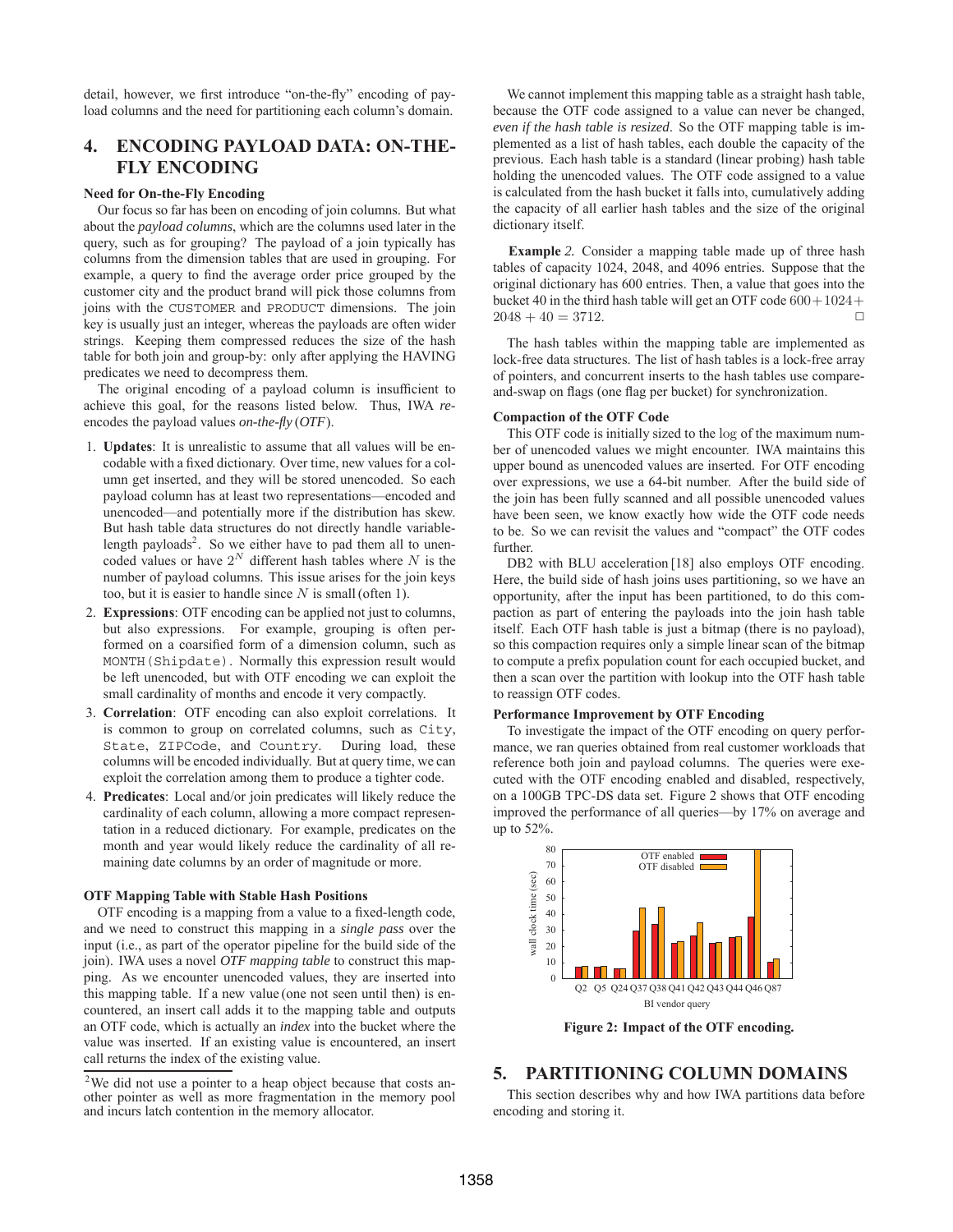# **5.1 Problem of Uncompressed Values**

Any compression scheme using a dictionary has a fundamental challenge: how to deal with new values not present when the dictionary was created. Two common solutions are:

- 1. **Leave Room**: One common approach to dealing with new values is to leave sufficient room in the initial dictionary for future values. However, this has a number of problems associated with it. How much space is enough? Overestimating the number of future values means that bit combinations will be wasted. For example, doubling the dictionary size from  $N$  values to  $2N$ values adds one bit to all values, which would always be 0 for values in the initial dictionary and would be unnecessary if no new values ever occurred. Conversely, once  $N$  values have been added, there is no way to add additional values without re-encoding every value. Furthermore, if the initial dictionary is defined to be order-preserving, so that range predicates can be applied to compressed values [9], then adding new values after the initial values destroys this order-preserving property, as there's usually no assurance that values will be added to the database in any particular order, nor any way to predict where new values will occur.
- 2. **Partition the Encoded Domain**: A second approach to dealing with new values is to partition the domain and create separate dictionaries for each partition. In this way, the impact of adding new values can be isolated from the dictionary(s) of any existing partition(s). The initial dictionary  $D_0$  for a partition  $P_0$ can be optimized for the values present at the time of its creation, and new values can simply be added to a partition  $P_1$ using a completely separate dictionary  $D_1$  that will be created on the fly, as values arrive. The characteristics of the two dictionaries, and thus the encoding schemes, can be completely different, allowing the compression of any domain to adapt to the characteristics of the new values. For example,  $P_0$  could use dictionary encoding, and  $P_1$  delta encoding. Partitioning also isolates and limits the impact of changing the compression scheme. For example, since the values added to  $P_1$  arrived in no particular order, at some point (e.g., when it is full) we might want to re-assign the values in dictionary  $D_1$  to make it orderpreserving. Doing so would affect only the values stored in  $P_1$ . Alternatively, we could leave the values in the second partition  $P_1$  unencoded to avoid the cost of encoding them twice once when they arrived and a second time when the partition has filled. This unencoded partition would of course have to be processed differently than the encoded partition(s), increasing code complexity. We will discuss this type of partitioning more in subsequent sections.

Note that partitioning a domain is very different from blockor page-based compression, which merely compresses whatever values happen to occur within a physical chunk. Unlike block compression, domain partitioning, by construction, guarantees that a particular value can occur in at most one dictionary, which can significantly simplify searching for a single value.

# **5.2 Better Compression**

Although providing a home for new values is our primary reason for partitioning the domain of each column, there can be other benefits to domain partitioning, most notably better compression. Raman et al. [19] described a domain partitioning scheme called *frequency partitioning* that exploits skew in a domain to encode more frequent values in fewer bits and less frequent values in more bits, as in Huffman encoding, while still defining and operating on *fixed-length* codes *within* each partition. Frequency partitioning is automatically done by IWA without intervention of the DBA.

**Example** *3.* Consider a fact table of the sales of products having various countries of origin in Figure 3. At load time, for each column, frequency partitioning independently builds a histogram of the value occurrences and partitions the histogram into column partitions according to the frequencies of those occurrences. Then, the values in each partition are encoded using the same number of bits. In the Origin column, China and the USA are the most frequent and need only one bit to represent them. The European Union countries are next most frequent and are representable using 5 bits. The remaining 196 (or so) nations would require 8 bits. If there were 1,000,000 sales originating from China and the USA, 100,000 from the EU countries, and 10,000 from others, all values could be represented by only  $1 \times 1$ , 000, 000 +  $5 \times 100$ , 000 +  $8 \times 10$ , 000 = 1.58 M bits, over 5.6 times better compression than the 8.88 M bits required if every nation was represented by eight bits needed to encode all possible nations. Similarly, we can partition the Product column into the top-64 products, representable using six bits, and all the rest.  $\Box$ 



**Figure 3: Example of frequency partitioning.**

The compression efficiency achievable by frequency partitioning becomes more prominent in skewed data, as we will show in the following two examples.

**Example** *4.* Suppose that a retail store is running a data warehouse whose schema is similar to the TPC-DS benchmark. In this data warehouse, the fact tables store the dates when the products were shipped, sold, or returned; and the DATE dimension table stores the detailed information for each calendar day. Obviously, the amounts of shipments, sales, or returns are not distributed uniformly: these amounts are usually higher on the weekend than during the week and are especially high on holidays such as Thanksgiving Day and Christmas.

Table 1 shows the column sizes of a 1GB TPC-DS data set when compressed by per-column encoding and per-domain encoding. Since these columns are FK columns in the fact tables, the dates in the columns are skewed and have many repetitions. For compression, we use Huffman encoding to measure the lower bound of frequency partitioning on the number of bits. In *per-column encoding*, the encoding of a column is done by using its own dictionary to take advantage of data skew. On the other hand, in *per-domain encoding*, the encoding of a column is done by the dictionary for its PK column where there is no repetition. The gains in compression achieved by exploiting data skew (the differences between the third and fourth columns) are shown to be significant (33%∼50%) in the TPC-DS data set.

**Example** *5.* Let's consider a data warehouse that stores the entire population of the U.S. According to the U.S. census<sup>3</sup>, the top-1000 frequently occurring last names occupy 40.6% of the entire

<sup>3</sup> http://www.census.gov/genealogy/www/data/2000surnames/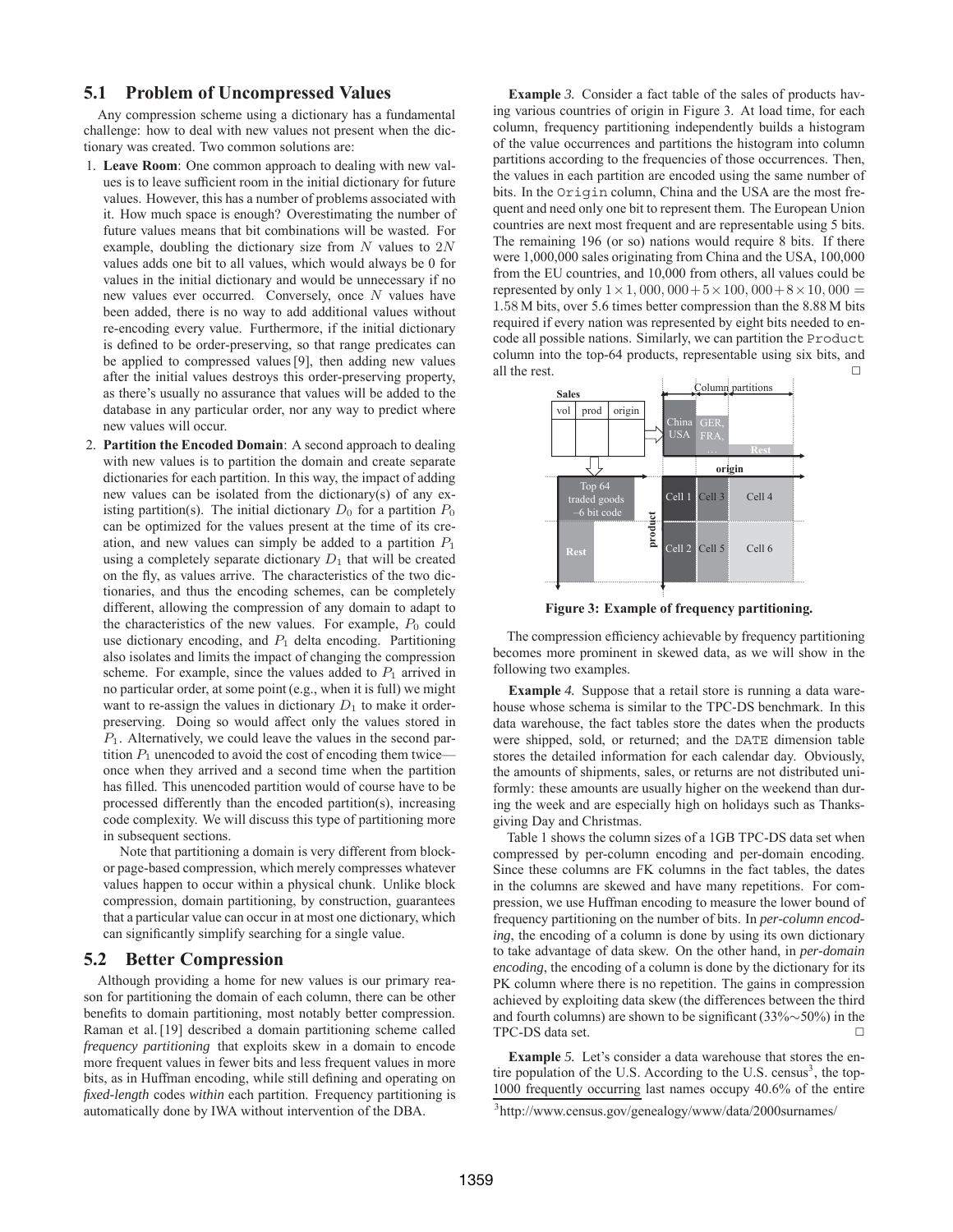**Table 1: Benefit of frequency partitioning in skewed data.**

| Column               | Original<br>Size (bits) | Compressed<br>with Using<br>Skew (bits) | Compressed<br>without Using<br>Skew (bits) |  |
|----------------------|-------------------------|-----------------------------------------|--------------------------------------------|--|
|                      | TPC-DS Data Set         |                                         |                                            |  |
| ss_sold_date_sk      | 92,172,928              | 29,335,719                              | 44,520,246                                 |  |
| sr_returned_date_sk  | 9,200,448               | 3,016,765                               | 4,492,594                                  |  |
| cs_sold_date_sk      | 46,129,536              | 15,327,881                              | 23,219,100                                 |  |
| cs_ship_date_sk      | 46.129.536              | 15,460,990                              | 23,221,450                                 |  |
| cr_returned_date_sk  | 4.610.144               | 1,568,780                               | 2,332,695                                  |  |
| ws_sold_date_sk      | 23,020,288              | 7,653,072                               | 11,643,858                                 |  |
| ws_ship_date_sk      | 23,020,288              | 7,774,634                               | 11,645,361                                 |  |
| wr_returned_date_sk  | 2,296,416               | 750,204                                 | 1,111,444                                  |  |
| inv_date_sk          | 375,840,000             | 94,410,000                              | 190,260,000                                |  |
| U.S. Census Data Set |                         |                                         |                                            |  |
| last_name            | 7,747,874,336           | 3,299,326,711                           | 4,175,255,724                              |  |

population. Thus, last names are skewed and have many repetitions. The sizes of the column compressed in the same way as in Example 4 are reported in Table 1, and the gain achieved by exploiting data skew is also quite significant  $(21\%)$ .

We note that Table 1 indeed shows the advantages of *per-column encoding* over *per-domain encoding*. That is, with an existence of data skew, per-column encoding, which uses its own dictionary and thus can exploit data skew, allows us to improve compression ratio significantly than per-domain encoding, which could not exploit data skew. Examples 4 and 5 indicate that skewed data are common in practice.

# **5.3 Challenges for Partitioning**

When the partitioned columns in Example 3 are stored in a row store or are stored together as a *column group* because they are frequently accessed together (such as Street, City, State, ZIPCode, and Country), then the intersection of these partitions defines *cells*. These cells contain the rows having one of the values from each corresponding partition, in which each row is formed by concatenating the fixed-length code for each of its columns. In Figure 3, Cell 1 contains all rows having either China or the USA as its origin, represented using only one bit, and one of the top-64 products, denoted by a six-bit code. Note that code lengths are fixed within cells, but would vary from cell to cell.

When each of these columns in a column group or row is partitioned, the number of cells is the product of the number of partitions for each of its columns. In Figure 3, the 3 partitions for Origin and the 2 partitions for Product induce  $3 \times 2 = 6$  cells. This quickly gets out of hand: even if each column has only 2 partitions, one for all encoded values and one for unencoded values, a column group having C columns would have  $2^C$  cells, whose contents would likely be very skewed and sparse. This is because  $2^{C-1}$ of those cells would contain rows having one or more unencoded values.

One way to limit this proliferation of cells in column groups or row stores is to have just one cell, called the *catch-all cell*, to which we will assign *any* row that has at least one unencoded value in any column. Example 6 shows an example of the catch-all cell. This scheme minimizes the number of cells needed for unencoded values, but complicates join processing because now we always have to consult the catch-all cell, in addition to its encoded cell, as Example 6 illustrates.

**Example** *6.* Consider a portion of the TPC-H schema in Figure 4. Only two columns of the LINEITEM table are shown in the figure. Suppose the dictionary of LINEITEM has two partitions for L\_OrderKey and one partition for L\_ShipDate, owing to

frequency partitioning. Thus, two  $(2 \times 1)$  encoded cells and the catch-all cell are created. The encoded cells have the data in the form of codes. In contrast, for uniformity the catch-all cell stores the entire row unencoded, even if some column values are encodable. For example, although the value *100* of L\_OrderKey of the fifth row is encodable, the entire row is stored unencoded in the catch-all cell, since the value *5/1/2010* of L\_ShipDate is not encodable due to a missing dictionary entry. Thus, the value exists in two forms:  $\theta$  in encoded form and  $100$  in unencoded form.  $\Box$ 



**Figure 4: Example of data encoding with the catch-all cell.**

# **6. ENCODING TRANSLATION**

Recall from Section 3 that join columns are better encoded individually ("per-column encoding"), necessitating *encoding translation*, defined in Definition 1. Since hash joins typically build the hash table from the smaller table to minimize the hash table's size, particularly if its join column is a PK, it is usually cheaper to reencode the qualifying rows of the build table(s), using the encoding of the larger probe table. In a star schema, this means that each PK of each dimension table is decoded and then re-encoded using the dictionary of the corresponding FK in the fact table, and again we will use this terminology without loss of generality.

For row stores or column stores having column groups, the presence of a catch-all cell, introduced in Section 5.3, complicates this translation somewhat, because a particular value can occur in the fact table both in its encoded form (in encoded cells) and in its unencoded form in the catch-all cell (e.g., the two representations for the FK value *100* in Example 6). These multiple representations for the same value induce two alternative approaches for encoding translation: DTRANS(Dimension TRANSlation), which resolves the multiple representations during the dimension-table scan; and FTRANS (Fact TRANSlation), which resolves them during the facttable scan. Each has its pros and cons, and is applicable in different situations. Note that DTRANS puts more weight on reducing the overhead of processing fact tables, whereas FTRANS stresses reducing that of processing dimension tables.

## **6.1 The DTRANS Approach**

In this approach, multiple representations of the same FK value are resolved at the stage of the dimension-table scan.

#### *6.1.1 Hash Table Construction*

One hash table is built for (all cells in) each partition of the FK, plus one (the last) for the catch-all cell. The hash tables for encoded partitions are likely to be very compact because: (i) the values are compressed, and (ii) each hash table is responsible for only one partition, not the entire table. This compact size is helpful for improving the probing performance in the probe stage. The hash table for the catch-all cell contains *all* qualifying key values in unencoded form. An encodable value therefore must be put into two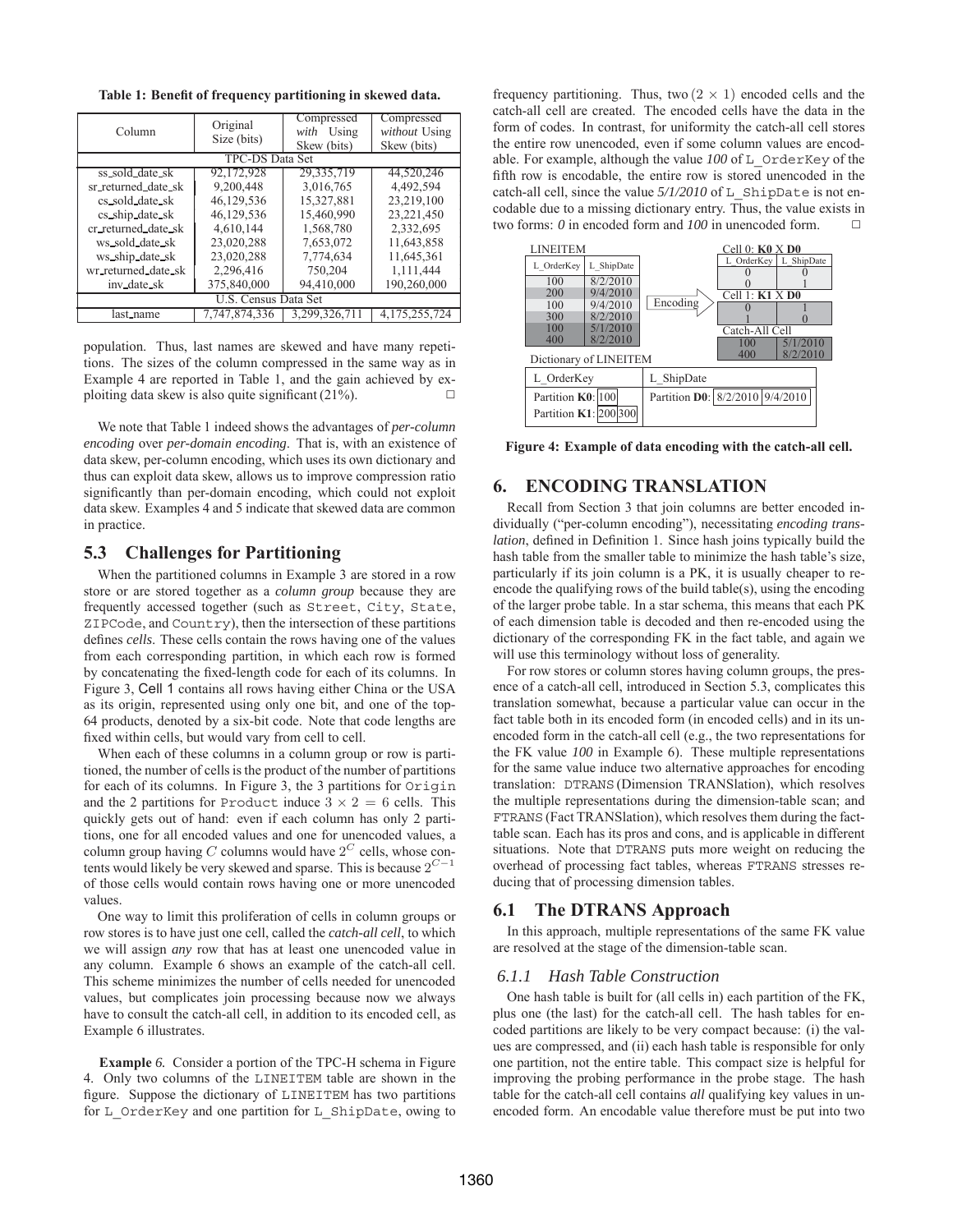hash tables because, in the dimension-table scan, we do not know which FK values will have multiple representations.

Algorithm 1 shows the pseudocode for building the hash tables. For each qualifying row of the dimension table, the  $PK<sup>4</sup>$  is decoded using its dictionary in the dimension table, and then re-encoded using the dictionary of the fact table (Lines 3∼6). If this PK value is encodable with the FK dictionary, its code is added to the hash table corresponding to that FK partition (Lines 7∼11). The PK is always added to the hash table for the catch-all cell in unencoded form (Line 12). This is because *any* FK value can exist in the catchall cell of the fact table.

#### **Algorithm 1** Building the hash tables in DTRANS.

| INPUT: a dimension table, $dict_{fact}$ , $dict_{dim}$ /* $dict_{fact}$ (or         |  |  |  |  |  |
|-------------------------------------------------------------------------------------|--|--|--|--|--|
| $dict_{dim}$ ) is a dictionary of a fact (or dimension) table */                    |  |  |  |  |  |
| OUTPUT: a set of hash tables $HT[0 \sim num_{part}]$                                |  |  |  |  |  |
| 1: $num_{part} \Leftarrow #$ of encoded partitions in $dict_{fact}$ ;               |  |  |  |  |  |
| 2: for each qualifying row $r$ in the dimension table do                            |  |  |  |  |  |
| $pk \Leftarrow loadColumn(r, primaryKey);$<br>3:                                    |  |  |  |  |  |
| 4:<br>$val_{pk} \Leftarrow decode(pk, dict_{dim});$                                 |  |  |  |  |  |
| 5:<br>/* If encoding fails, partId is set to $num_{part}$ */                        |  |  |  |  |  |
| 6:<br>$\langle code_{pk}, partId \rangle \Leftarrow encode(val_{pk}, dict_{fact});$ |  |  |  |  |  |
| /* If $val_{pk}$ is encodable using $dict_{fact}$ */<br>7:                          |  |  |  |  |  |
| if $partId < num_{part}$ then<br>8:                                                 |  |  |  |  |  |
| /* $HT[n]$ indicates the <i>n</i> -th hash table */<br>9:                           |  |  |  |  |  |
| $addKey(code_{nk}, HT[partId]);$ /* encoded */<br>10:                               |  |  |  |  |  |
| 11:<br>end if                                                                       |  |  |  |  |  |
| 12:<br>$addKey(val_{nk}, HT[num_{part}]):$ * catch-all */                           |  |  |  |  |  |
| $13:$ end for                                                                       |  |  |  |  |  |
|                                                                                     |  |  |  |  |  |

**Example** 7. Figure 5 shows the output of processing a scan on the ORDERS table. Only relevant columns are shown in the figure. Suppose a predicate is specified to select the rows with O Orderstatus  $=$  "S". According to the dictionary of the fact table in Figure 4, two hash tables are built for the encoded partitions, and one for the catch-all cell. Here, *0* in HT[0] represents *100*, whereas *0* and *1* in HT[1] represent *200* and *300*, respectively. The last hash table contains all—four in this example—qualifying key values.  $\Box$ 



#### **Figure 5: Example of a dimension table scan using DTRANS.**

If the catch-all cell of the fact table is ever completely empty, this means that all values of all rows of the fact table are encoded, guaranteeing that every FK value has only one representation. As a result, the full duplication of the PKs is unnecessary, and Line 12 in Algorithm 1 can be bypassed.

#### *6.1.2 Hash Table Probe*

During the fact-table scan, the hash tables constructed during the dimension-table scan will be probed. In the DTRANS approach, which hash table to probe for each partition is pre-determined, because there exists a one-to-one correspondence between each partition of the FK and its hash table. The corresponding hash table is

directly probed without decoding or re-encoding the FK value. For encoded partitions, this probing can be done efficiently, since the hash table is likely to fit in the L2 or L3 cache.

Algorithm 2 shows the pseudocode for probing the hash tables. The algorithm first derives the FK partition of the cell currently being scanned (Line 2) and thus the hash table to probe for each qualifying row to check whether its FK satisfies the join condition (Lines 3∼8).

| Algorithm 2 Probing the hash tables in DTRANS. |  |  |  |  |  |  |  |
|------------------------------------------------|--|--|--|--|--|--|--|
|------------------------------------------------|--|--|--|--|--|--|--|

INPUT: a fact table, a set of hash tables  $HT[0~\sim num_{part}]$ OUTPUT: a bit vector  $Vec[$  indicating matching rows

- 1: **for** each cell c in the fact table **do**
- 2:  $partId \Leftarrow$  the partition which c belongs to;
- 3: **for** each qualifying row  $r$  in  $c$  **do**
- 4:  $fk \Leftarrow loadColumn(r, foreignKey);$ <br>5: /\* If a kev is found. "true" is returned \*/
	- /\* If a key is found, "true" is returned \*/
- 6:  $Vec[i] \Leftarrow lookupKey(fk, HT[partId]);$ <br>7:  $i \Leftarrow i+1$ :
- 7:  $i \Leftarrow i + 1;$ <br>8: **end for**

9: **end for**

**Example** *8.* Figure 6 shows the process of executing a scan on the LINEITEM table using the set of hash tables in Figure 5. Note that the FK value *100* has multiple representations as the code *0* in the first partition and as the value *100* in the catch-all cell. These multiple representations are handled by the duplication of the PKs into the hash table HT[2] for the catch-all cell.  $\Box$ 



**Figure 6: Example of a fact table scan using DTRANS.**

## **6.2 The FTRANS Approach**

The main drawback of DTRANS is the high cost of the full duplication of PKs. This cost becomes prohibitive when dimension tables are very large. In contrast, the FTRANS approach aims at avoiding that duplication by paying an additional cost in the facttable scan.

#### *6.2.1 Hash Table Construction*

The FTRANS approach constructs the hash tables in the same way as those in the DTRANS approach *except the last one containing unencoded values*. Whereas DTRANS keeps *all* PK values even though many of them are encodable—in the catch-all hash table, the FTRANS approach inserts *only unencodable* PK values into that hash table. In FTRANS, the encoded values and the unencoded values are *disjoint*, unlike those in Section 6.1. Since no duplication is required, the hash tables are smaller and faster to construct.

Algorithm 3 shows the pseudocode for building the hash tables. Until Line 6, it is identical to Algorithm 1. In Lines 7∼8, if  $partId = num_{part}$ , the PK value is unencodable using the dictionary of the fact table; otherwise, it is encodable. Thus,  $HT[0 \sim num_{part}-1]$  keeps encodable keys in the same way as in Algorithm 1, but  $HT[num_{part}]$  contains only unencodable keys (Line 8).

<sup>&</sup>lt;sup>4</sup>We assume that a PK consists of a single column, for ease of presentation. For a composite key, the step of concatenating codes or values should precede, which has been fully implemented in IWA.

<sup>8:</sup> **end for**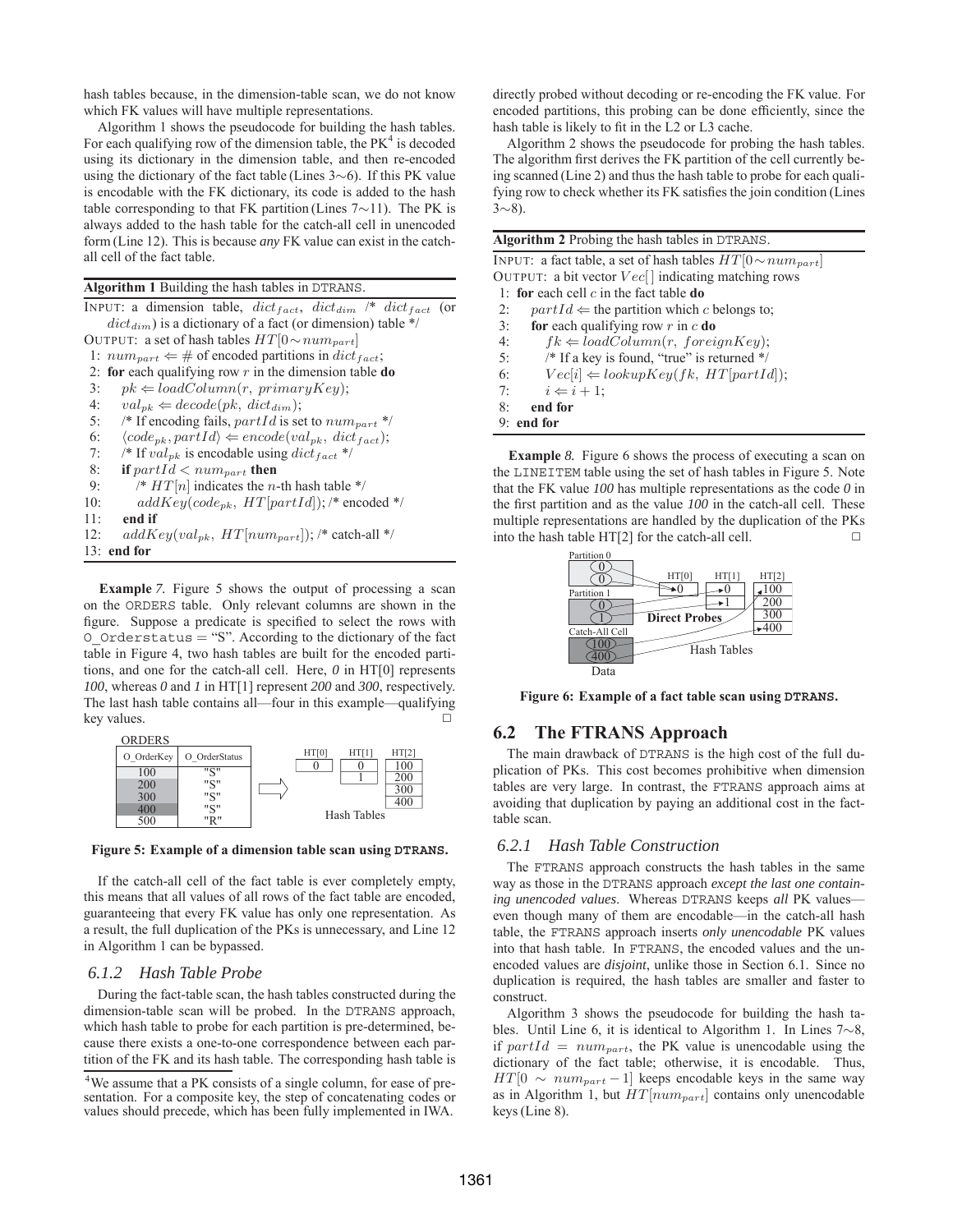#### **Algorithm 3** Building the hash tables in FTRANS.

| INPUT: a dimension table, $dict_{fact}$ , $dict_{dim}$ /* $dict_{fact}$ (or         |
|-------------------------------------------------------------------------------------|
| $dict_{dim}$ ) is a dictionary of a fact (or dimension) table */                    |
|                                                                                     |
| OUTPUT: a set of hash tables $HT[0 \sim num_{part}]$                                |
| 1: $num_{part} \Leftarrow #$ of encoded partitions in $dict_{fact}$ ;               |
| 2: for each qualifying row $r$ in the dimension table do                            |
| $pk \Leftarrow loadColumn(r, primaryKey);$<br>3:                                    |
| $val_{nk} \Leftarrow decode(pk, dict_{dim});$<br>4:                                 |
| /* If encoding fails, partId is set to $num_{part}$ */<br>5:                        |
| 6:<br>$\langle code_{pk}, partId \rangle \Leftarrow encode(val_{pk}, dict_{fact});$ |
| /* $HT[0 \sim num_{part}-1]$ hold encodable keys,<br>7:                             |
| but $HT[num_{part}]$ unencodable keys */                                            |
| $addKey(code_{pk}, HT[partId]);$<br>8:                                              |
| $9:$ end for                                                                        |
|                                                                                     |

**Example** *9.* The hash tables built by the FTRANS approach for Example 7 is the same as Figure 5 except that  $HT[2]$  has only the value 400. value  $400.$ 

## *6.2.2 Hash Table Probe*

The FTRANS approach resolves the multiple representations of the same FK value during the fact-table scan. To find the FK values that are *actually encodable but were left unencoded*, we attempt to encode each (unencoded) FK value in the catch-all cell. If the encoding succeeds, the query engine needs to probe the appropriate encoded hash table for that *encoded* FK value. Otherwise, the query engine probes the catch-all hash table for the *unencoded* key.

Algorithm 4 shows the pseudocode for probing the hash tables. For encoded partitions (until Line 8), it is identical to Algorithm 2. Lines 9∼23 are added to process the catch-all cell differently from Algorithm 2. For each qualifying row, we check if its FK value can be encoded using the dictionary of the fact table (Lines 13∼14). Depending on the encodability, which hash table to probe is determined to be either one of the encoded ones  $HT[0 \sim num_{part}-1]$ or the unencoded one  $HT[num_{part}]$  (Lines 15∼20).

**Example** 10. Figure 7 shows the process of executing a scan on the LINEITEM table in the previous example. The FK values in the encoded partitions are treated in the same way as in Example 8. Then, in the catch-all cell, the FK value *100* is actually encodable and is converted to the code *0* of the first partition. So the encoded hash table HT[0] is probed for the code. In contrast, since the FK value *400* is not encodable at all, the unencoded hash table HT[2] is probed for the value.



**Figure 7: Example of a fact table scan using FTRANS.**

#### **7. EVALUATION**

Using the IWA product code, we now verify that joining encoded data is beneficial (Section 7.2.1). We then contrast the performance of per-column versus per-domain encoding (Section 7.2.2). Finally, for column groups and row stores that use per-column encoding and partitioning to isolate new values in a "catch-all" cell, we compare our two approaches to encoding translation, DTRANS and FTRANS (Section 7.2.3).

#### **Algorithm 4** Probing the hash tables in FTRANS.

| INPUT: a fact table, a set of hash tables $HT[0 \sim num_{part}]$              |
|--------------------------------------------------------------------------------|
| OUTPUT: a bit vector $Vec[$ indicating matching rows                           |
| 1: for each cell $c$ in the fact table do                                      |
| 2:<br><b>if</b> c is an encoded cell <b>then</b>                               |
| 3:<br>$partId \Leftarrow$ the partition which c belongs to;                    |
| 4:<br>for each qualifying row $r$ in $c$ do                                    |
| 5:<br>$fk \Leftarrow loadColumn(t, foreignKey);$                               |
| 6:<br>$Vec[i] \Leftarrow lookupKey(fk, HT[partId]);$                           |
| 7:<br>$i \Leftarrow i+1$ :                                                     |
| 8:<br>end for                                                                  |
| 9:<br>else                                                                     |
| 10:<br>/* c is the catch-all cell */                                           |
| for each qualifying row $r$ in $c$ do<br>11:                                   |
| $fk \Leftarrow loadColumn(r, foreignKey);$<br>12:                              |
| /* If encoding fails, $partId$ is $num_{part}$ */<br>13:                       |
| $\langle code_{fk}, partId \rangle \Leftarrow encode(fk, dict_{fact});$<br>14: |
| /* If $fk$ is encodable using $dict_{fact}$ */<br>15:                          |
| 16:<br>if $partId < num_{part}$ then                                           |
| $Vec[i] \Leftarrow lookupKey(code_{fk}, HT[partId]);$<br>17:                   |
| 18:<br>else                                                                    |
| $Vec[i] \Leftarrow lookupKey(fk, HT[num_{part}]);$<br>19:                      |
| 20:<br>end if                                                                  |
| 21:<br>$i \Leftarrow i+1$ ;                                                    |
| 22:<br>end for                                                                 |
| 23:<br>end if                                                                  |
| $24:$ end for                                                                  |

# **7.1 Experimental Setting**

To measure the performance on a real system, we implemented five alternative configurations, shown in Table 2, in an early version of IWA.<sup>5</sup> DTRANS and FTRANS have already been explained in detail in Section 6. DECODE simulates traditional query processing by decoding the column values immediately before join processing. 1DICT uses the same encoding for both of the join columns as in [7], so does not require encoding translation. Finally, UNENCODE does not encode values at all.

**Table 2: Five configurations used for the experiments.**

| Name          | Description                                     |
|---------------|-------------------------------------------------|
| <b>DTRANS</b> | Encoding translation during dimension query     |
|               | processing (Section $6.1$ )                     |
| FTRANS        | Encoding translation during fact query process- |
|               | ing (Section $6.2$ )                            |
| DECODE        | Run-time decoding before joining                |
| 1DICT         | Per-domain encoding, i.e., using only one dic-  |
|               | tionary without encoding translation            |
| UNENCODE      | No encoding at all                              |

Two versions of the standard TPC-H data set were used for our experiments.

1. To more readily vary parameters and observe their effects, we initially constructed a *simplified* TPC-H data set composed of only one "fact" table LINEITEM and one "dimension" table ORDERS, each containing only the two or three columns referenced in the queries we ran. To focus on join performance and exclude other expensive operations such as GROUP BY and ORDER BY, we used the SQL query below. It simply joins O\_Orderkey, which has a uniqueness constraint, with L\_Orderkey, which has a (roughly) uniform distribution drawn from O\_Orderkey. The local predicate on

<sup>&</sup>lt;sup>5</sup>Only DTRANS is included in the released product.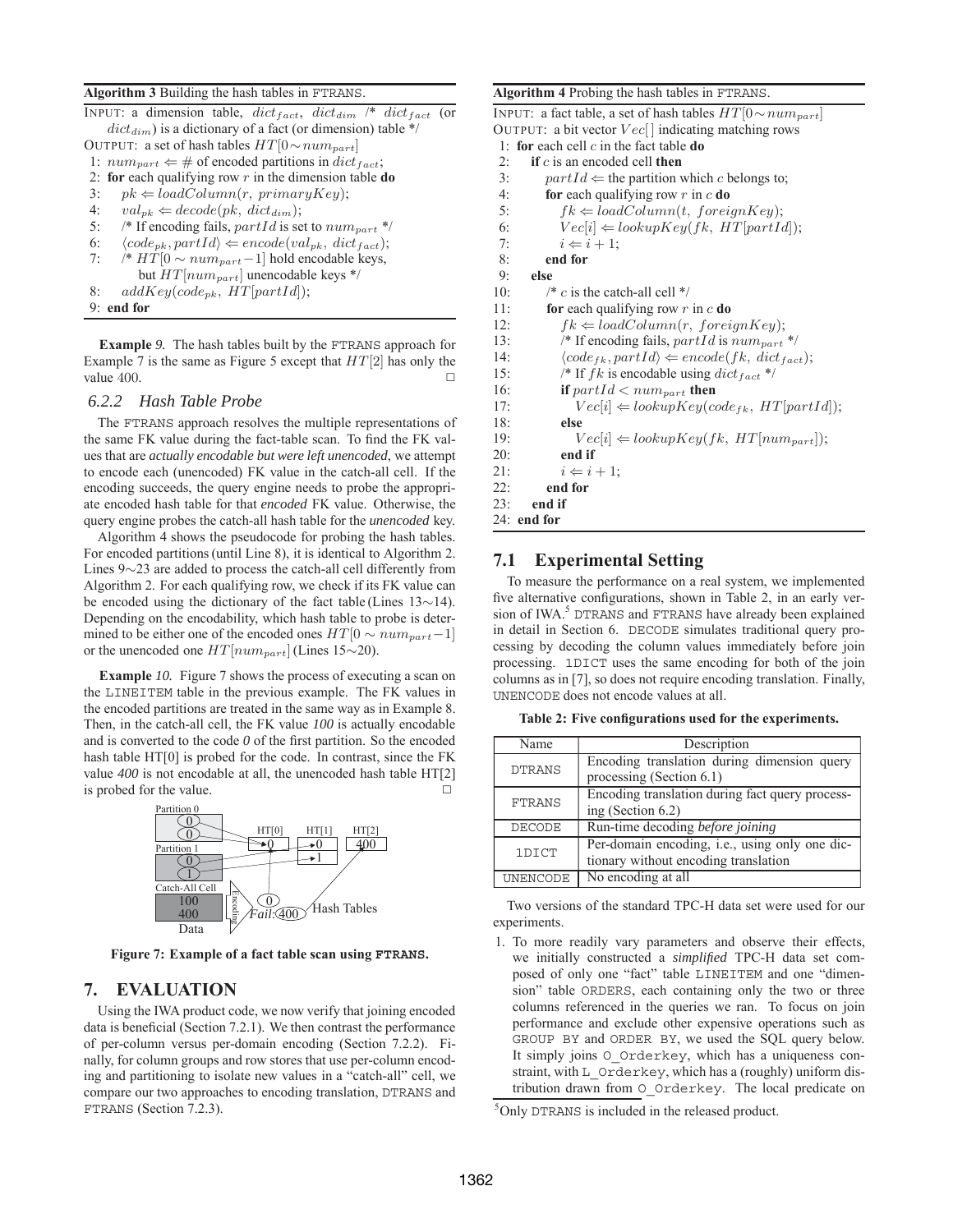L\_Orderkey was omitted whenever we set its selectivity to 1. To test the effects of scaling, we generated two sizes of the fact table—100M and 500M rows—and five sizes of the dimension table—1K, 10K, 100K, 1M, and 10M rows. The results are presented in Section 7.2.

| SELECT COUNT(*)                  |
|----------------------------------|
| FROM LINEITEM, ORDERS            |
| WHERE $L$ -Orderkey = O-Orderkey |
| AND NOT ISNULL O_OrderKey        |
| [AND L_Orderkey < constant]      |

2. To verify that our simplified data set didn't bias our results, we also tested a wider set of queries on a *standard* TPC-H scale factor 10 data set, whose results are presented in Section 7.3.

The experiments were designed to vary four parameters: (i) the number of rows in the dimension table  $(size_{dim})$ , (ii) the number of rows in the fact table ( $size_{fact}$ ), (iii) the ratio of the number of unencoded rows to the total number of rows  $(ratio_{unenc})$ , and (iv) the selectivity of a local predicate on the fact table (sel  $f_{\text{act}}$ ). The parameters  $size_{dim}$  and  $size_{fact}$  were discussed earlier. We varied  $ratio_{unenc}$  among 0, 1/16, 1/8, 1/4, and 1/2, re-loading the entire data set for each. We controlled  $self_{act}$  by varying the constant in the SQL query above.

Each experiment ran the same query seven times. To omit possibly spurious outliers, we removed the minimum and the maximum of the seven runs, and averaged the rest. Recall that IWA is a mainmemory accelerator, so there is no disk I/O in any of these results. This execution time is decomposed into three component times:  $t_{probe}$ ,  $t_{build}$ , and  $t_{base}$ .  $t_{probe}$  measures the time for probing the hash tables, and  $t_{build}$  that for building the hash tables.  $t_{base}$  is the base cost of just scanning the fact table without performing joins, which is the same for all alternatives except UNENCODE. It is measured by running a single table query—not a join query—that contains the same predicates on the fact table.  $t_{base}$  is useful for visualizing variable portions of the total execution time. In Figures 9∼12, these three component times are distinguished by the fill types: the dark-solid portion indicates  $t_{probe}$ , the light-solid portion  $t_{build}$ , and the cross-hatched portion  $t_{base}$ , as below.



All experiments were conducted on an IBM System x equipped with two quad-core Xeon CPUs and 48 GB of main memory. The CPU has 8 MB of shared L3 cache. The server runs on SUSE Linux Enterprise 10. Hyper-threading is disabled. Our system is implemented in C++ using GCC 4.2.

# **7.2 Simplified TPC-H Results**

Until Section 7.2.2, all the rows are encoded ( $ratio_{unenc} = 0$ ) to concentrate on the benefits of compression. After that, some rows remain unencoded ( $ratio_{unenc} > 0$ ) to dig into the differences between DTRANS and FTRANS.  $self_{act}$  is always set to be 1, to avoid unnecessary predicates, except when varying the number of qualifying rows in the fact table.

# *7.2.1 Joining Encoded vs. Unencoded Data*

#### **Increasing Join Predicates**

First, we show the benefit of joining encoded versus unencoded join columns as the number of those join predicates increases.<sup>6</sup> Figure 8 contrasts the wall clock time of the join with encoded columns (DTRANS) versus unencoded columns (UNENCODE) as the number of join columns varies from 1 to 4, where  $size_{fact}$  $= 100M$ ,  $size_{dim} = 100K$ ,  $ratio_{unenc} = 0$ , and  $sel_{fact} = 1.0$ .



**Figure 8: Benefit of encoding data.**

Clearly, the advantage of joining encoded data (DTRANS) versus unencoded data (UNENCODE) increases with the number of join predicates. The initial jump in the execution time of DTRANS from 1 to 2 is caused by the triggering of the logic that concatenates multiple join-column values into chunks (each 16, 32, or 64 bits). Thereafter, its performance remains constant in the range between 2 and 4 join predicates, because the compression of the join-column values keeps the composite key within only one chunk. In contrast, the time for UNENCODE increases steadily as join columns are added, because the unencoded values increase the number of chunks.

#### **Increasing Dimension Table Size**

Next, we demonstrate the benefit of joining encoded versus unencoded data as the size of the dimension table increases from 1K to 10M rows, as shown in Figure 9. The fact table remains fixed at 500M rows ( $size_{fact} = 500M$  and  $sel_{fact} = 1.0$ ). Each bar, denoting the time for a particular configuration, is composed of  $t_{probe}$ ,  $t_{build}$ , and  $t_{base}$  in the order of appearance from top to bottom. Joins on encoded data (DTRANS and FTRANS, the first and second bars) outperform traditional joins (DECODE, the third bar) that decode the data before a join by up to 40%. The reasons are twofold. First, DTRANS or FTRANS defer decoding until after the join is done. Second, the compressed values of DTRANS or FTRANS result in relatively smaller hash tables than for DECODE, reducing the number of cache misses when probing the hash tables. Further investigation reveals that the latter reason is far more significant than the former, since decoding is a simple look-up in the dictionary, so is quite fast. In this figure, DTRANS and FTRANS are identical because all data is encoded ( $ratio_{unenc} = 0$ ).

The relative improvement in  $t_{probe}$  becomes particularly dramatic when the hash tables of DTRANS fit in the cache, but those of DECODE do not, e.g., when  $size_{dim} = 1$ M. Here, the size of the encoded join column is below 32 bits, so the hash tables of DTRANS or FTRANS can fit in the L3 cache, because 32 bits  $\times$  1M  $\times$  2 = 8 MB<sup>7</sup> ( $\approx$  the size of the L3 cache). In contrast, the hash tables of DECODE are about twice as big, and hence will not fit in L3. For dimension tables smaller than 1M rows, both the encoded and decoded hash tables fit in the L3 cache. For larger ones, however, neither of them fit. This is the reason why the margin reaches its maximum at  $size_{dim} = 1$ M.

#### *7.2.2 Per-Domain vs. Per-Column Encoding*

Next, we compare the encoding of the join columns using the same dictionary (per-domain) versus separate dictionaries (percolumn). Table 3 summarizes the consequences to both the compression ratio of the 10M-row dimension table ORDERS and the

<sup>&</sup>lt;sup>6</sup>This experiment required slightly varying both the data to add join columns and the query to add join predicates.

 $7$ The total number of buckets is by construction about two times the actual number of PK values, to minimize collisions.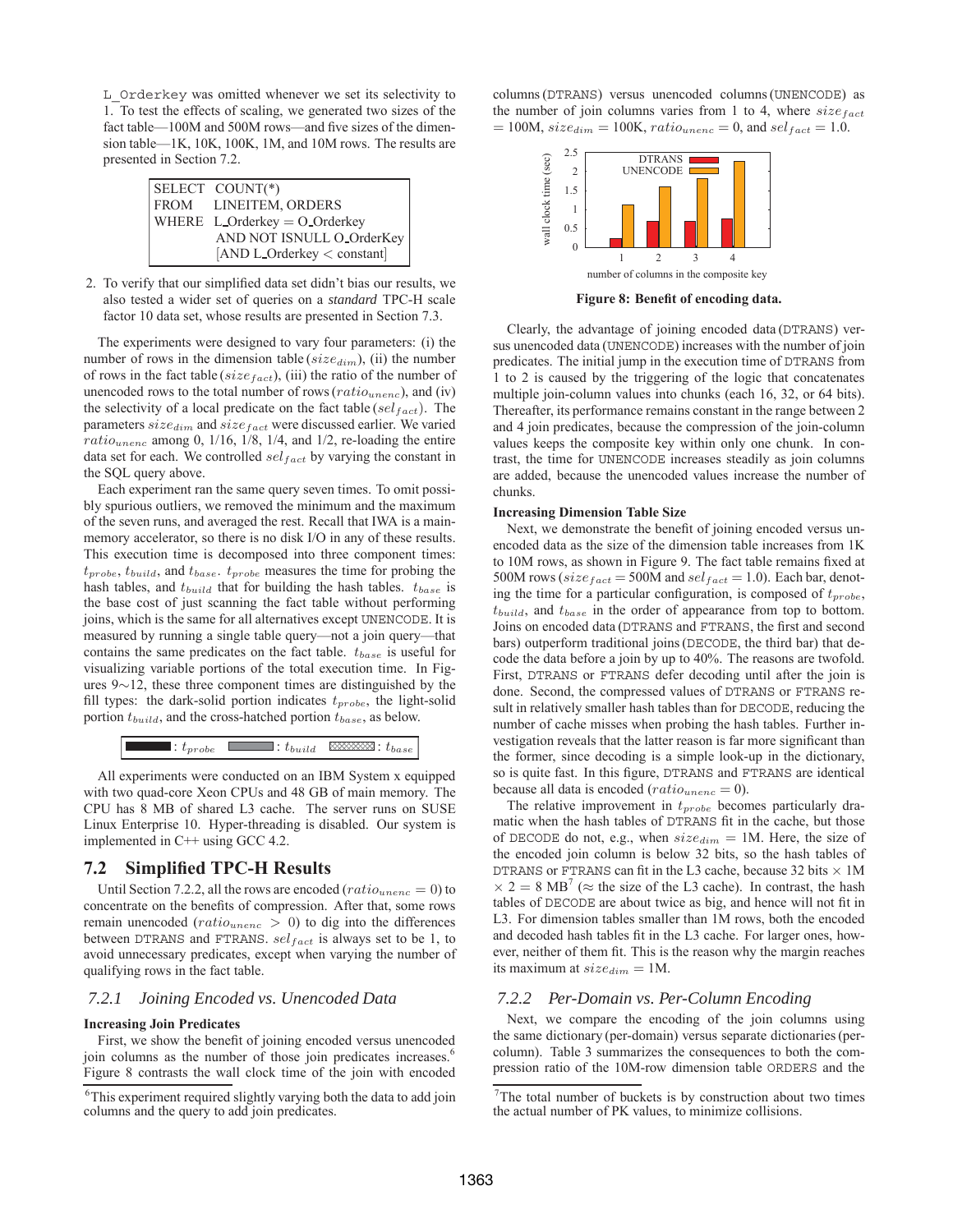

**Figure 9: Encoded vs. decoded joins, and per-column vs. per-domain dictionaries.**



**Figure 10: Effects of the size of the dimension table on encoding translation.**



**Figure 11: Effects of the ratio of unencoded rows on encoding translation.**



**Figure 12: Effects of the size of the fact table on encoding translation.**

join performance of both encoding schemes. The original and compressed sizes of the table ORDERS are shown in parentheses in the second column. These sizes roughly indicate the sizes of the PK column O\_OrderKey since the two other columns occupy just 11% of the table in this simplified TPC-H data set.

As expected from our earlier explanation, DTRANS shows a compression ratio 16% better than 1DICT, because applying the encoding scheme of the FK to the PK column creates unnecessary partitions for the PK, thereby wasting space. We expect that this difference in compression ratio will only increase for a skewed data set, compared with the TPC-H data set, which has a (roughly) uniform distribution. Recall that Table 1 reported much larger differences in compression ratio.

**Table 3: Effects of different encoding schemes across tables.**

| Alternative   | Compression Ratio              | Performance (sec)  |
|---------------|--------------------------------|--------------------|
| <b>DTRANS</b> | 180                            | 12.75              |
| (per-column)  | $(158.89 / 88.09 \text{ MB})$  | $(t_{build}=6.26)$ |
| 1DTCT         | 1.55                           | 12.49              |
| (per-domain)  | $(158.89 / 102.77 \text{ MB})$ | $(t_{build}=6.01)$ |

With regard to performance, even though 1DICT omits the decoding and re-encoding that DTRANS does while scanning dimension tables, the third column in Table 3 shows little difference between the two, and then only in the  $t_{build}$  portion, which is shown in parentheses. Not surprisingly, we found that  $t_{build}$  was dominated by the cost of adding keys into hash tables and occasionally resizing those tables. These results come from the  $dim_{size}$  = 10M point in Figure 9, but we get similar results for other values of  $dim_{size}$ .

These results demonstrate that we can achieve the compression and flexibility benefits of having different encoding schemes for the join columns, with only a tiny penalty in execution time.

# *7.2.3 DTRANS vs. FTRANS*

We now compare our two variants of encoding translation, DTRANS and FTRANS, as a function of three key parameters: the size of the dimension table, the ratio of unencoded values, and the size of the fact table.

#### **Increasing Dimension Table Size**

We first investigate the effect that the size of a dimension table has on the relative performance of DTRANS and FTRANS. Figure 10 shows the wall clock time as  $size_{dim}$  varies from 1K to 10M rows, holding  $size_{fact}$  constant at 100M rows with  $self_{act} = 1.0$ . To exaggerate the differences between DTRANS and FTRANS, we use a nonzero fraction of unencoded rows  $(ratio_{unenc} = 1/16)$ for the first time in our evaluation. As expected,  $t_{build}$  grows as  $size_{dim}$  increases, since more keys are inserted into hash tables, and  $t_{probe}$  also increases, since more cache misses may occur because of the larger hash tables. However, note that  $t_{build}$  increases more rapidly in DTRANS than in FTRANS as  $size_{dim}$  increases, because DTRANS inserts *all* qualifying PK values into the catchall hash table, if the catch-all cell of the fact table is not empty, whereas FTRANS does not. This overhead of DTRANS is affordable when the dimension table is small, but becomes prohibitive when  $size_{dim} \geq 10M$ . Thus, DTRANS is preferred if the dimension table is small enough.

#### **Increasing Unencoded Values in Fact Table**

What happens to the relative performance of DTRANS versus FTRANS as more unencoded values are inserted into the catch-all cell of the fact table? FTRANS is shown to increasingly lose to DTRANS in Figure 11, for  $size_{dim} = 1M$  rows,  $size_{fact} = 100M$ rows, and  $self_{act} = 1.0$ . As the ratio of unencoded rows in the fact table,  $ratio_{unenc}$ , increases from 0 to 1/2, the wall clock time of FTRANS—and especially the  $t_{probe}$  portion—increases steeply. Recall that this is because FTRANS tries to encode each unencoded FK value in the catch-all cell and determines the hash table to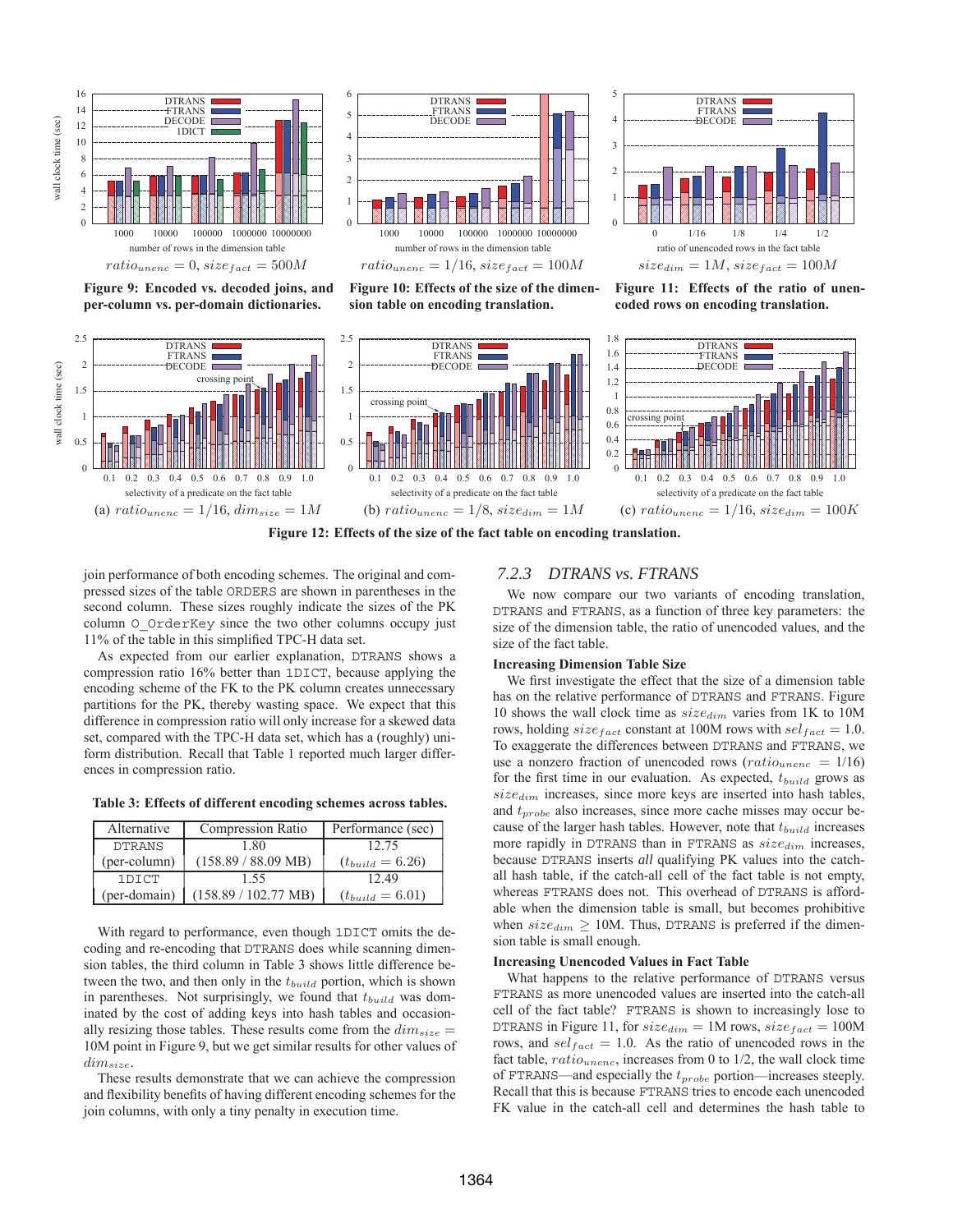probe, depending on whether it is encodable or not, adding a branch as well as overhead. In short, the number of rows in the catch-all cell is the most crucial parameter for FTRANS. Thus, DTRANS is preferred if a large fraction (e.g.,  $> 0.5$ ) of rows are unencoded. In fact, Figure 11 shows that FTRANS is even worse than DECODE, once  $ratio_{unenc} > 1/8$ , because DECODE eliminates these overheads and branches in FTRANS. But DTRANS totally dominates the other two approaches in this experiment.

Note also in Figure 11 that  $t_{build}$  of DTRANS (the light-solid portion of the first bar) jumps from 0.28 at  $ratio_{unenc} = 0$  to 0.47 at  $ratio_{unenc} = 1/16$ . This is due to the cost of inserting all PK values into the catch-all hash table, which was affordable with  $size_{dim}$  = 1M in this figure.

#### **Increasing Fact Table Size**

We next investigate the effect of the size of the fact table on the relative performance of DTRANS and FTRANS, by varying the selectivity of the local predicate (L\_Orderkey  $\lt$  *constant*) on the fact table to simulate fact tables of various sizes. Figures 12(a) to 12(c) show the wall clock time as the portion  $self_{act}$  of  $size_{fact}$  = 100M rows varies from 0.1 to 1.0, where  $ratio_{unenc}$  is either 1/16 or  $1/8$ , and  $size_{dim}$  is either 1M or 100K. In these figures, both  $t_{base}$  and  $t_{probe}$  increase as  $self_{act}$  increases, which are expected because more rows satisfy the selection predicate and more rows need to be checked for the join, respectively.

However, note that  $t_{probe}$  increases more rapidly in FTRANS than in DTRANS as  $self_{act}$  increases. When unencoded rows of the fact table are processed, FTRANS requires additional operations for encoding translation, whereas DTRANS does not. Here, a larger number of unencoded rows are included in query processing as  $selfact$  increases. For this reason, FTRANS outperforms DTRANS for low selectivity, and the opposite is true for high selectivity. Thus, FTRANS is preferred if the fact table is small enough or if any local predicates on the fact table are sufficiently selective.

The point at which the performance of the two alternatives cross depends on several parameters. The crossing point appears at 0.4 in Figure 12(b), earlier than at 0.8 in Figure 12(a) owing to a higher value of  $ratio_{unenc}$ . The higher  $ratio_{unenc}$  is, the higher the overhead of encoding translation in FTRANS is. The crossing point appears at 0.3 in Figure 12(c), owing to a smaller value of  $size_{dim}$  in comparison with Figure 12(a). The smaller  $size_{dim}$  is, the lower the overhead of encoding translation in DTRANS is.

# **7.3 Standard TPC-H Results**

We now show the results for the standard TPC-H data set, on a wider range of queries. Since the first version of IWA was not yet able to handle nested queries, we limited our experiments to those six TPC-H queries not having nested query blocks, then eliminated GROUP BY, ORDER BY, and other expensive clauses (e.g., CASE) from these queries to concentrate on join performance. Tables 4 and 5 report the results when  $ratio_{unenc}$  is 0 and 0.01, respectively; i.e., in Table 5 we force 1% of the rows to be unencoded at initial loading to see the difference between the two alternatives. The first number of each entry indicates the time for processing the dimension tables, and the second that for processing the fact table.

In Table 4, DTRANS and FTRANS (in bold) are identical because all rows are encoded, and both outperform DECODE. However, the difference isn't very significant here, since the hash tables from the dimension-table scan are either much smaller or larger than the L3 cache. Hence, either both the encoded and unencoded hash tables fit in the L3 cache, or neither of them does.

In Table 5, FTRANS still outperforms DECODE. However the performance of DTRANS becomes poor, with the cost of the build phase (the first number for each query) consistently being about twice that of the other two methods. This is because the first four queries—Q3, Q5, Q10, and Q12—reference the dimension ORDERS, which contains 15M rows, and the last two queries—Q14 and Q19—reference the dimension PART, containing 2M rows. These two dimension tables are large enough that the cost of duplicating their PK values into the hash tables becomes the dominating cost in DTRANS.

**Table 4: Times, in seconds, to process the dimension tables and the fact table in TPC-H queries, when**  $ratio_{unenc} = 0$ .

|                  | <b>DTRANS</b> | <b>FTRANS</b> | <b>DECODE</b> |
|------------------|---------------|---------------|---------------|
| O <sub>3</sub>   | 4.559, 1.168  | 4.530, 1.163  | 4.635, 1.394  |
| O <sub>5</sub>   | 4.572, 1.472  | 4.592, 1.459  | 4.688, 1.899  |
| $\overline{O10}$ | 4.533, 1.166  | 4.561, 1.170  | 4.650, 1.385  |
| 012              | 4.063, 1.165  | 4.076, 1.157  | 4.076, 1.388  |
| O <sub>14</sub>  | 0.418, 1.086  | 0.419, 1.097  | 0.421, 1.352  |
| $\overline{O19}$ | 0.417, 1.083  | 0.419, 1.075  | 0.426, 1.358  |

**Table 5: Times, in seconds, to process the dimension tables and** the fact table in TPC-H queries, when  $ratio_{unenc} = 0.01$ .

|                 | <b>DTRANS</b> | <b>FTRANS</b>              | <b>DECODE</b> |
|-----------------|---------------|----------------------------|---------------|
| O <sub>3</sub>  | 9.293, 1.175  | 4.562, 1.173               | 4.638, 1.398  |
| 05              | 9.396, 1.474  | $\overline{4.583}$ , 1.465 | 4.682, 1.906  |
| O <sub>10</sub> | 9.316, 1.180  | 4.567, 1.169               | 4.618, 1.384  |
| O <sub>12</sub> | 8.500, 1.167  | 4.063, 1.159               | 4.093, 1.387  |
| O <sub>14</sub> | 0.840, 1.077  | 0.416, 1.064               | 0.419, 1.339  |
| O19             | 0.839, 1.077  | 0.417, 1.069               | 0.419, 1.335  |

# **7.4 Summary of the Results**

Our results can be summarized as follows:

- 1. Our DTRANS or FTRANS outperforms traditional DECODE for most cases by up to 40%.
- 2. DTRANS or FTRANS improves the compression ratio by at least 16% (or up to 50% in Table 1), with negligible overhead in query processing, in comparison with having one dictionary for both join columns (1DICT).
- 3. DTRANS is preferred when the dimension tables are small.
- 4. FTRANS is preferred when the fact tables are small or local predicates on the fact tables are very selective.
- 5. DTRANS is preferred when a large fraction of rows are left unencoded.

# **8. RELATED WORK**

Compression in DBMSs has been actively studied in both the database industry and academia. There are two main research directions. One direction is to develop compression schemes that achieve better (de)compression speed and/or a better compression ratio. The other direction is to develop query processing methods that take advantage of compressed data. Our work represents a blend of both directions.

Existing methods for joins on compressed data can be classified as in Table 6. The horizontal axis represents whether data is compressed at load time or not, and the vertical one whether the data is decompressed at run time or not. Traditional database systems that do not support compression belong to the lower-right category. Our framework falls into the upper-left category, and it also contributes to the upper-right category through our on-the-fly encoding.

Most commercial DBMSs store data compressed, but they usually decompress the data before it is processed, so belong to